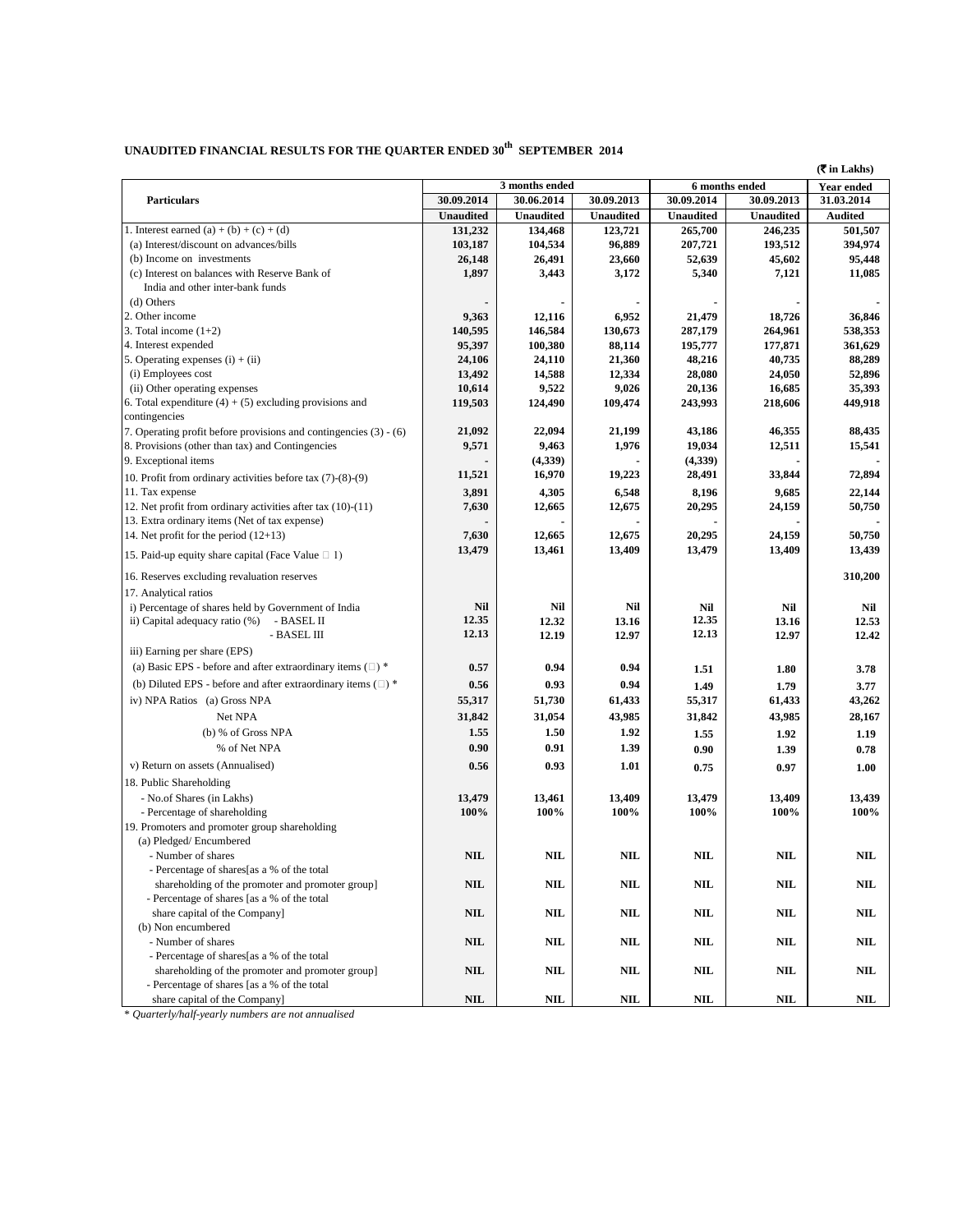## **Segmentwise Results**

|                                                                       |                  |                  |                  |                  |                  | $(5 \in \mathsf{Lakhs})$ |
|-----------------------------------------------------------------------|------------------|------------------|------------------|------------------|------------------|--------------------------|
|                                                                       | 3 months ended   |                  |                  | 6 months ended   |                  | <b>Year ended</b>        |
| <b>Particulars</b>                                                    | 30.09.2014       | 30.06.2014       | 30.09.2013       | 30.09.2014       | 30.09.2013       | 31.03.2014               |
|                                                                       | <b>Unaudited</b> | <b>Unaudited</b> | <b>Unaudited</b> | <b>Unaudited</b> | <b>Unaudited</b> | <b>Audited</b>           |
| 1. Segment Revenue                                                    |                  |                  |                  |                  |                  |                          |
| a) Treasury                                                           | 29,935           | 35,217           | 28,167           | 65,152           | 60.372           | 116,345                  |
| b) Corporate/ Wholesale Banking                                       | 60,533           | 58,910           | 54,301           | 119,443          | 106,975          | 225,208                  |
| c) Retail Banking                                                     | 46,759           | 50,101           | 46,483           | 96,860           | 94,351           | 188,215                  |
| d) Other Banking Operations                                           | 3,368            | 2,356            | 1,722            | 5,724            | 3,263            | 8,585                    |
| Total                                                                 | 140,595          | 146,584          | 130,673          | 287,179          | 264,961          | 538,353                  |
| Less : Inter segment Revenue                                          |                  |                  |                  |                  |                  |                          |
| Net Income from Operations                                            | 140,595          | 146,584          | 130,673          | 287,179          | 264,961          | 538,353                  |
| 2. Segment Results                                                    |                  |                  |                  |                  |                  |                          |
| $Profit(+) / Loss(-) before tax and after interest from each segment$ |                  |                  |                  |                  |                  |                          |
| a) Treasury                                                           | (1,513)          | (1,198)          | (3,163)          | (2,711)          | (224)            | (3,277)                  |
| b) Corporate/ Wholesale Banking                                       | 2,032            | 1,551            | 8,303            | 3,583            | 10,460           | 18,898                   |
| c) Retail Banking                                                     | 8,208            | 10,309           | 12,643           | 18,517           | 20,849           | 50,095                   |
| d) Other Banking Operations                                           | 2,794            | 1,969            | 1,440            | 4,763            | 2,759            | 7,178                    |
| <b>Total</b>                                                          | 11,521           | 12.631           | 19,223           | 24,152           | 33,844           | 72,894                   |
| Profit Before Tax and exceptional item                                | 11,521           | 12,631           | 19,223           | 24,152           | 33,844           | 72,894                   |
| <b>3. Capital Employed</b>                                            |                  |                  |                  |                  |                  |                          |
| a) Treasury                                                           | 94,289           | 102,050          | 88,687           | 94,289           | 88,687           | 101,512                  |
| b) Corporate/ Wholesale Banking                                       | 118,834          | 117,681          | 101,943          | 118,834          | 101,943          | 133,700                  |
| c) Retail Banking                                                     | 77,003           | 77,892           | 75,105           | 77,003           | 75,105           | 84,661                   |
| d) Other Banking Operations                                           |                  |                  |                  |                  |                  |                          |
| e) Un allocated                                                       | 66,607           | 50,729           | 58,814           | 66,607           | 58,814           | 16,931                   |
| Total                                                                 | 356,733          | 348,352          | 324,549          | 356,733          | 324,549          | 336,804                  |

Notes:

1. Statement of Assets and Liabilities as on  $30<sup>th</sup>$  September 2014 is given below: **(** $\Box$ **in Lakhs) (** $\Box$ **in Lakhs)** 

|                                                      |                  | As at          |  |  |
|------------------------------------------------------|------------------|----------------|--|--|
|                                                      | 30.09.2014       | 31.03.2014     |  |  |
|                                                      | <b>Unaudited</b> | <b>Audited</b> |  |  |
| <b>CAPITAL AND LIABILITIES</b>                       |                  |                |  |  |
| Capital                                              | 13,479           | 13,439         |  |  |
| <b>Employees Stock Option Outstanding</b>            | 255              | 230            |  |  |
| Reserves and Surplus                                 | 343,254          | 323,365        |  |  |
| Deposits                                             | 4,669,345        | 4,749,109      |  |  |
| Borrowings                                           | 215,083          | 273,078        |  |  |
| Other Liabilities and Provisions                     | 100,417          | 139,375        |  |  |
| <b>Total</b>                                         | 5,341,833        | 5,498,596      |  |  |
| <b>ASSETS</b>                                        |                  |                |  |  |
| Cash and Balances with Reserve Bank of India         | 206,640          | 220,081        |  |  |
| Balances with Banks and money at call & short notice | 76,903           | 101,712        |  |  |
| Investments                                          | 1,396,810        | 1,435,178      |  |  |
| Advances                                             | 3,537,132        | 3,622,985      |  |  |
| <b>Fixed Assets</b>                                  | 46,502           | 41,220         |  |  |
| Other Assets                                         | 77,846           | 77,420         |  |  |
| <b>Total</b>                                         | 5,341,833        | 5,498,596      |  |  |

2 The above financial results for the quarter ended September 30, 2014 reviewed by the Audit Committee of the Board have been approved by the Board of Directors at their meeting held on October 21, 2014 and subjected to limited review by the Statutory Central Auditor.

<sup>3</sup>a Effective April 1,2014, the Bank has changed its accounting policy for charging depreciation from Written Down Value ("WDV") method to Straight Line Method ("SLM") in respect of all fixed assets other than computers which were already being depreciated under SLM. The management believes that such change better reflects the actual use of assets acquired. On account of this change in accounting policy, the Bank had in the previous quarter, reversed an amount of `6,574 lakhs representing the excess depreciation charge for the period upto March 31, 2014 and disclosed the same net of related tax effect of  $\bar{\tau}$  2,235 lakhs as an exceptional item.

<sup>3</sup>b In accordance with the requirements of Schedule II to the Companies Act, 2013, the Bank has also re-assessed the useful lives of the fixed assets and : i) recognised an additional depreciation charge of  $\bar{\tau}$  606 lakhs and  $\bar{\tau}$  1,625 lakhs for the three month and six month periods ended September 30, 2014 respectively being the depreciation on the carrying value of assets as at April 1, 2014 on the remaining useful lives, and; ii) an amount of  $\overline{\xi}$  938 lakhs (net of tax) has been charged to the opening balance of the retained earnings in respect of assets whose useful remaining life is nil as at April 1, 2014.